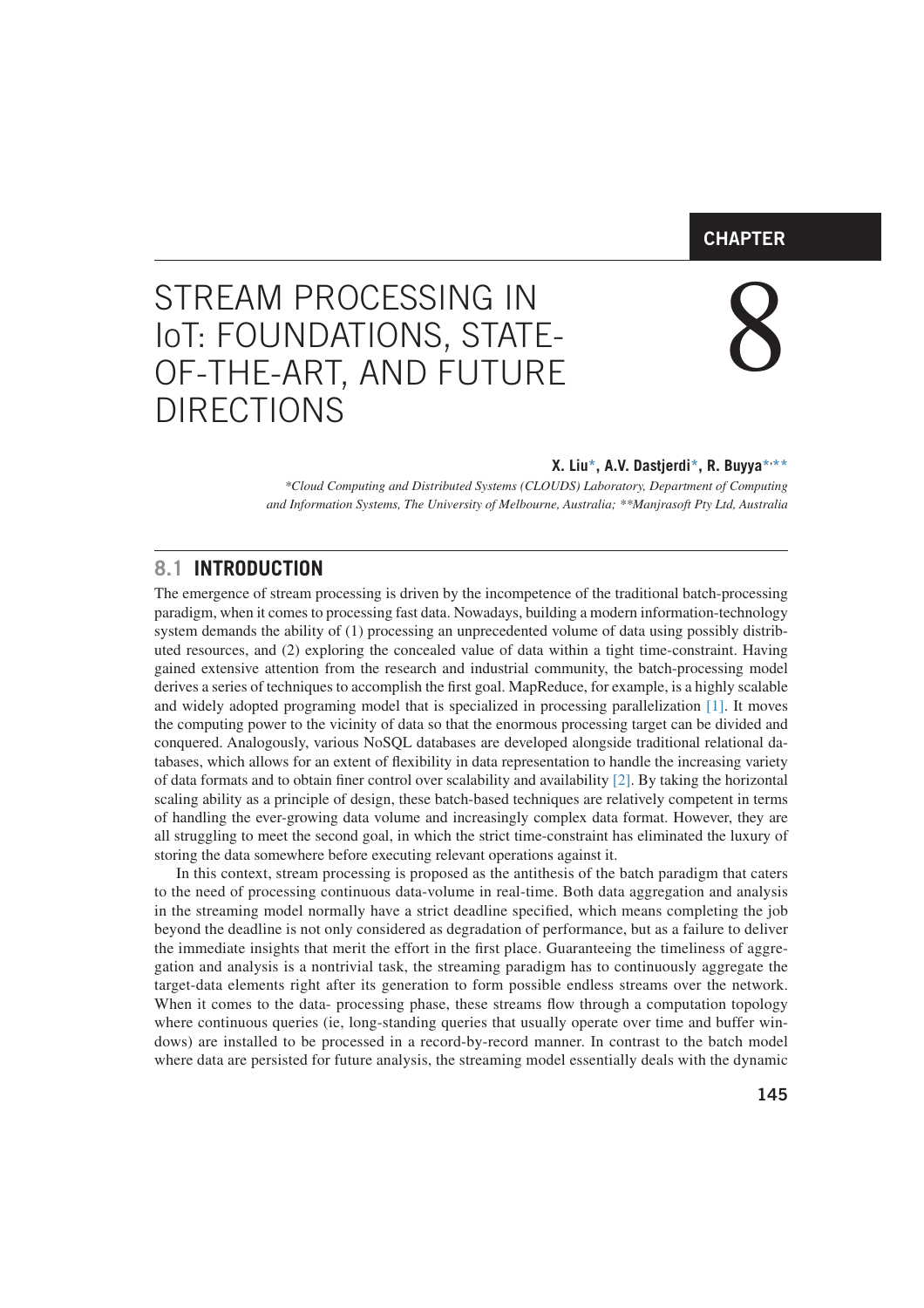

data-streams that had recently come in, and it incrementally updates the query results. Those data that have passed the processing system cannot be easily retrieved, resulting in an implicit trade-off between the processing accuracy and the real-time promise.

Stream processing has always been an integral part of Internet of Things (IoT) applications, as it offers a scalable, highly available, and fault-tolerant solution to handle a high volume of data in motion. As shown in Fig. 8.1, the architecture of IoT outlines the importance of stream processing and how it is connected with the rest of the system. From the perspective of an application developer, stream processing mainly works as a connecting bridge between the application layer and the service and middleware layer, which allows the upper logic to make appropriate use of the underlying generalpurpose services and infrastructures. For example, the streaming paradigm may decide that only the synopsis of incoming data needs to be preserved in the storage system so that no external database is required, or the runtime framework that conducts the data analytics needs be placed in a cloud environment to take advantage of its elasticity feature. In addition to that, the stream-processing paradigm also has a significant impact on the organization of the network layer and the device layer to keep that real-time promise. As a matter of fact, the major part of latency between the data generation and result delivery lies in the data-collection phase rather the processing phase. Therefore, it is essential for an IoT application to properly select the substructures that suit its particular time-sensitivity requirement.

On the other hand, the applications from the IoT domain have always been the driving force that motivates the development and adoption of the stream-processing paradigm. The primary cause is that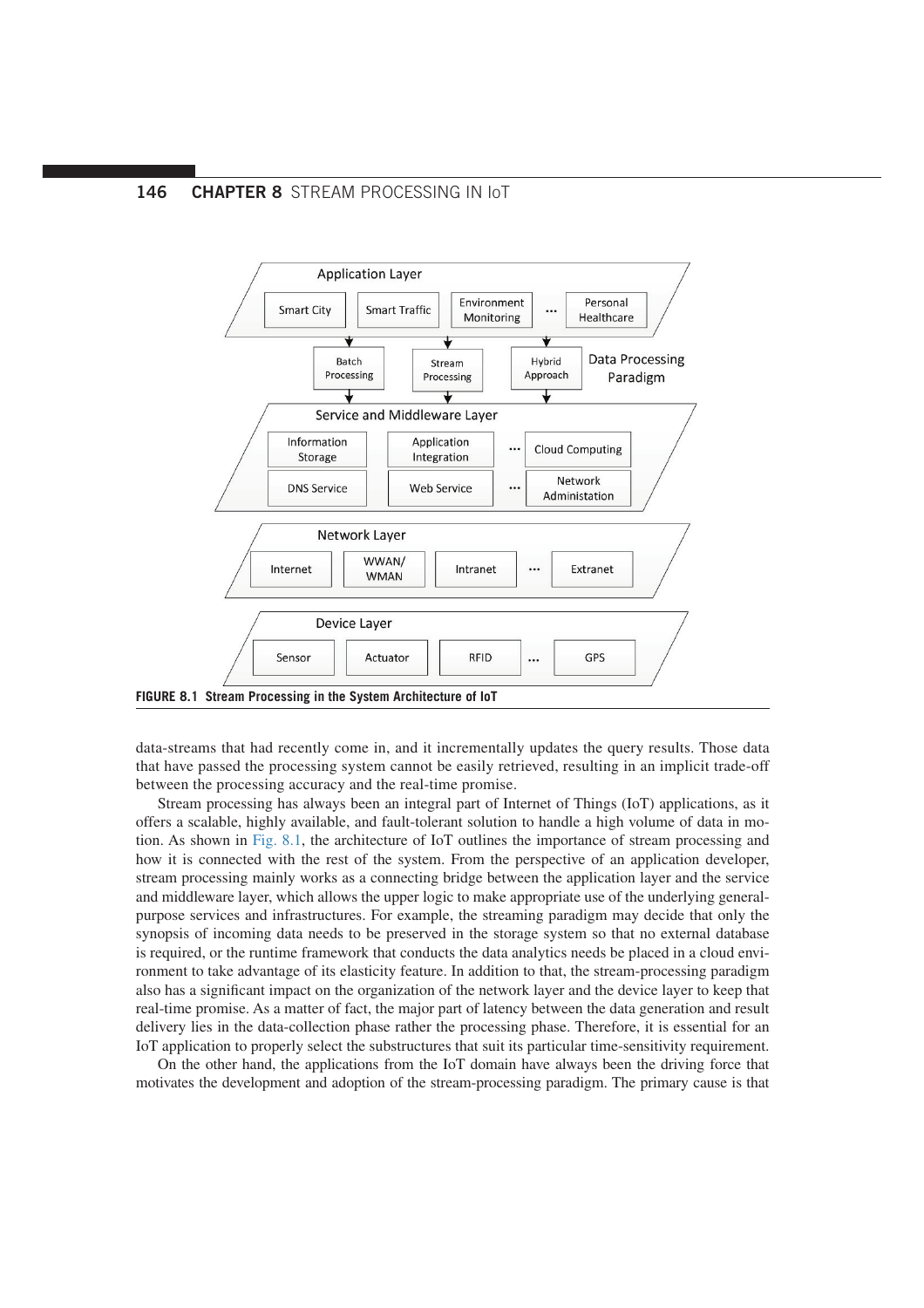the way of data generation has become increasingly active in the emerging IoT applications. Previously, data in the conventional scenarios resulted from passive reactions to real-world events or user queries, but nowadays IoT data are mostly automatically generated by large-scale sensor networks for monitoring and decision-making purposes. As a consequence, not only has the amount of data being generated soared. but also the places of data production have become much more geographically dispersed than before. In some cases, leveraging the stream-processing model to handle data in motion is the only viable option.

Besides, the value of IoT data has also become increasingly sparse and deeper hidden, which results in a significant change in the relevant processing techniques. Prior to the IoT era, we had intended to collect comparatively a small fraction of data with high precision to quickly perform analysis and get results in time. However, today the data format used by IoT application is known to be heterogeneous. unstructured, and fine-grained. This is a result of numerous factors, including the advancement of mobile and internet technologies, popularity of social media, and widespread deployment of sensors and actuators in a mutable environment. For example, to make the city more desirable and liveable, the smart-city program installed in Rio de Janeiro, Brazil in 2010 has set up an operations center to analyze real-time data 24/7 from 30 municipal institutions. In this program, raw information is collected from various data sources to support the central surveillance and analytics at a single hub, including live video from traffic and public transport, position information from Google Maps, and real-time alarms from the sensor networks on utility and emergency-service readouts [3]. Such an explosion on data dimensionality has made it impossible to meaningfully correlate the small datasets from these sources, regardless of how precise they are. Revealing the true value of IoT data therefore largely depends on the processing of a massive amount of heterogeneous data, where stream processing comes up as a handy tool, as it provides the required availability, high throughput, and real-time support.

This chapter aims to provide a discussion on the concept and general architecture of a streamprocessing system in the context of IoT, with a focus on comparing various platforms that are available to process continuous logic according to specific application needs. To this end, we first analyze the characteristics of stream data, and then we present a general stream-processing architecture, which is determined by the associated processing demands of each characteristic. Finally, this chapter concludes with an outlook that explores the future directions and trending topics regarding the development of stream processing in the IoT domain.

### 8.2 THE FOUNDATIONS OF STREAM PROCESSING IN IOT

There is a considerable ambiguity related to the terms "stream processing" and "stream analytics," as they have been simultaneously used by a diverse range of research communities. For example, stream processing in the context of parallel processing refers to a computer programming paradigm that allows applications to better exploit computation parallelism using a combination of heterogeneous resources, such as CPU, GPU, or field-programmable gate arrays (FPGAs)  $[4]$ . On the other hand, stream processing in the field of connection-oriented communications means to transmit and interpret digitally encoded coherent signals in order to convey data packets for the higher-level network abstraction [5]. In the jargon of the database community, "processing stream" refers to a particular ability owned by active DBMS to handle external updates with reactive behaviors, according to the predefined Event Condition Action (ECA) rules [6]. Nevertheless, these definitions of stream are either overly limited or not directly related to our topic, which is the processing of either distributed events or data items for real-time IoT applications. In order to clarify the scope of this chapter, we first define the terms "stream" and "stream processing" in the IoT context.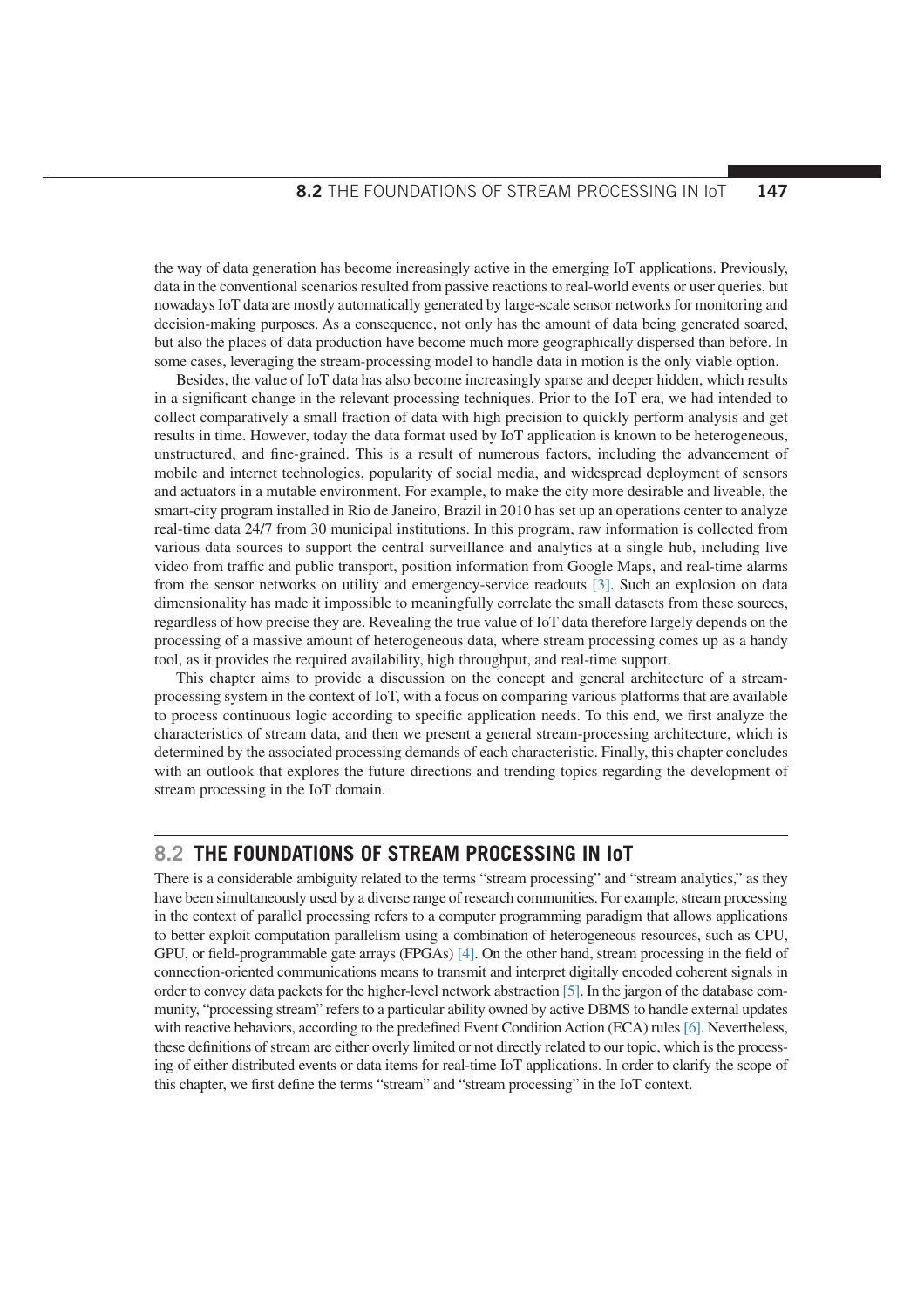#### 8.2.1 STREAM

A stream is a sequence of data elements ordered by time. The structure of a stream could consist of discrete signals, event logs, or any combination of time-series data, but the way of recovering data from one to another must be append-only, resembling a conveyor belt that continuously carries data elements through a processing pipeline. In terms of representation, a data stream has an explicit timestamp associated with each element, which serves as a measurement of data order. Based on this, we formally define the denotation of *stream* in the context of IoT, as a Data Element–Time pair  $(s, \Delta)$ , where

1. *s* is a sequence of data elements that are made available to the processing system over time. A data element may consist of several attributes, but it is normally atomic, as these attributes are tightly coupled with one another for logical consistency.

Typical element types include immutable data tuples of the same or similar category, as well as heterogeneous events that come from a variety of sources. Depending on the specific application scenario, data elements can be either regularly generated by sensor networks that have monitoring intervals, or randomly produced by real-world events such as user clicks on a website, updates to a particular database table, and system logs produced by Internet services.

**2.** A is a sequence of a timestamp that denotes the sequence of data elements. Since heterogeneous elements could be aggregated into a single stream out-of-order due to the uncertainty of distributed data-collection and transmission procedures, the use of a timestamp is necessary to reconstruct the logic sequence for the following analytics. In addition, timestamps can be also used to evaluate the real-time property of a stream-processing system, by checking on whether the results have been presented on time.

Normally, timestamps can be implemented in two forms: (1) as a string of absolute timevalues, which consumes more resources to be processed, but makes it easier for developers to devise joint algorithms on separate streams; or  $(2)$  as a sequence of positive real-time intervals that only record the relative order of data elements in the same stream. The latter form alleviates the stress of the network by reducing the size of the timestamp, but it is harder to reorder the sequence of events across different streams with only in-stream intervals.

### 8.2.2 STREAM PROCESSING

Stream processing is a one-pass data-processing paradigm that always keeps the data in motion to achieve low processing-latency. As a higher abstraction of messaging systems, stream processing supports not only the message aggregation and delivery, but also is capable of performing real-time asynchronous computation while passing along the information. The most important feature of the streaming paradigm is that it does not have access to all data. By contrast, it normally adopts the one-at-a-time processing model, which applies standing queries or established rules to data streams in order to get immediate results upon their arrival.

All of the computation in this paradigm is handled by the continuously dedicated logic-processing system, which is a scalable, highly available, and fault-tolerant architecture that provides systemlevel integration of a continuous data stream. As a consequence of the timeliness requirement, computations for analytics and pattern recognition should be relatively simple and generally independent, and it is common to utilize distributed-commodity machines to achieve high throughput with only sub-second latency.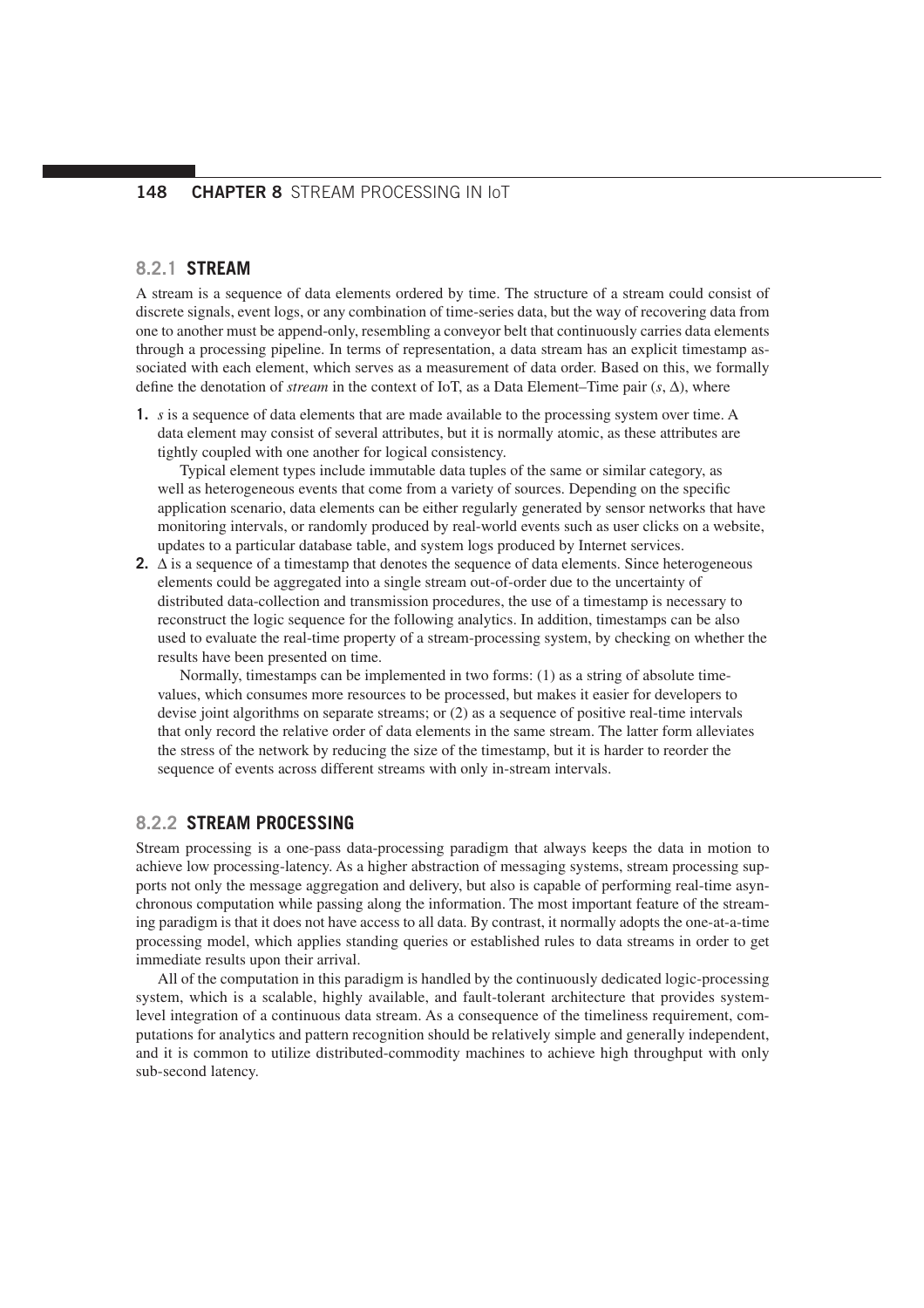|                          | Table 8.1 Comparison of the Stream Model and the Batch Model |                                             |
|--------------------------|--------------------------------------------------------------|---------------------------------------------|
| <b>Aspects</b>           | <b>Stream Model</b>                                          | <b>Batch Model</b>                          |
| Management target        | Transient streams                                            | Persistent data batch and relations         |
| Amount of data           | Possibly infinite                                            | Finite                                      |
| Processing model         | In-memory processing                                         | Store-then-process and in-memory processing |
| Query model              | Continuous and standing-by query                             | One-time query                              |
| Access model             | Sequential access                                            | Random access                               |
| Result repeatability     | Nearly impossible.                                           | Easy                                        |
| Pattern of result update | Incremental update                                           | Global update                               |
| Focus of processing      | Low latency and high throughput                              | High accuracy and comprehensiveness         |

However, there is another subclass of stream-processing systems that follows the microbatch model. Compared to the aforementioned one-at-a-time model, in which it is difficult to maintain the processing state and guarantee the high-level fault-tolerance efficiently, the microbatch model excels in controllability as a hybrid approach, combining a one-pass streaming pipeline with the data batches of very small size. It greatly eases the implementation of windowing and stateful computation, but at the cost of higher processing-latency. Although such a model is called *microbatch*, we still consider it to be a derived form of stream processing, as long as the target data remains constantly on the move while it is being processed. In order to better illustrate the basic idea of stream processing, we compare it to the well-known batch paradigm in Table 8.1. Although these two paradigms share some similarities in terms of the objective and functionality of processing, they differ significantly in the way that data is organized and processed.

When it comes to the application of stream processing, we have identified two utterly different types of use cases. The first one is *Data Stream Management*. The system falling in this category is normally called *Data Stream Management System (DSMS)*, analogous to the traditional DBMS, whose goal is also to manipulate a huge amount of available data to constitute data synopsis, schema, or some other mathematical or statistical model that is easy to understand and interpret. Specifically, data streams within the DSMS are joined, filtered, and transformed according to specific application logic with the use of continuous and long-standing queries. In the early days of DSMS, an application developer could easily set up those queries using SQL-like declarative language, whereas the real implementation was left to be transparently handled by the DSMS. However, since the throughput requirement of stream processing has soared during the recent decade, and the corresponding DSMS has become increasingly distributed, sticking to such a declarative model makes it painful to horizontally scale, and even harder to maintain the required availability and fault-tolerance ability. Therefore, the state-of-art DSMS mostly adopts the imperative way to implement long-time queries, by using the provided programming API, where a segment of code is performed upon the arrival of each incoming data element to compose the whole-analysis logic. Additionally, the responsibility of managing the processing state now rests on the shoulders of the application developers, resulting in a nontrivial effort to debug the application, as well as tune the performance on a specific platform. A typical use-case of DSMS includes face recognition from a continuous video stream, and the calculation of user preference according to his or her click history.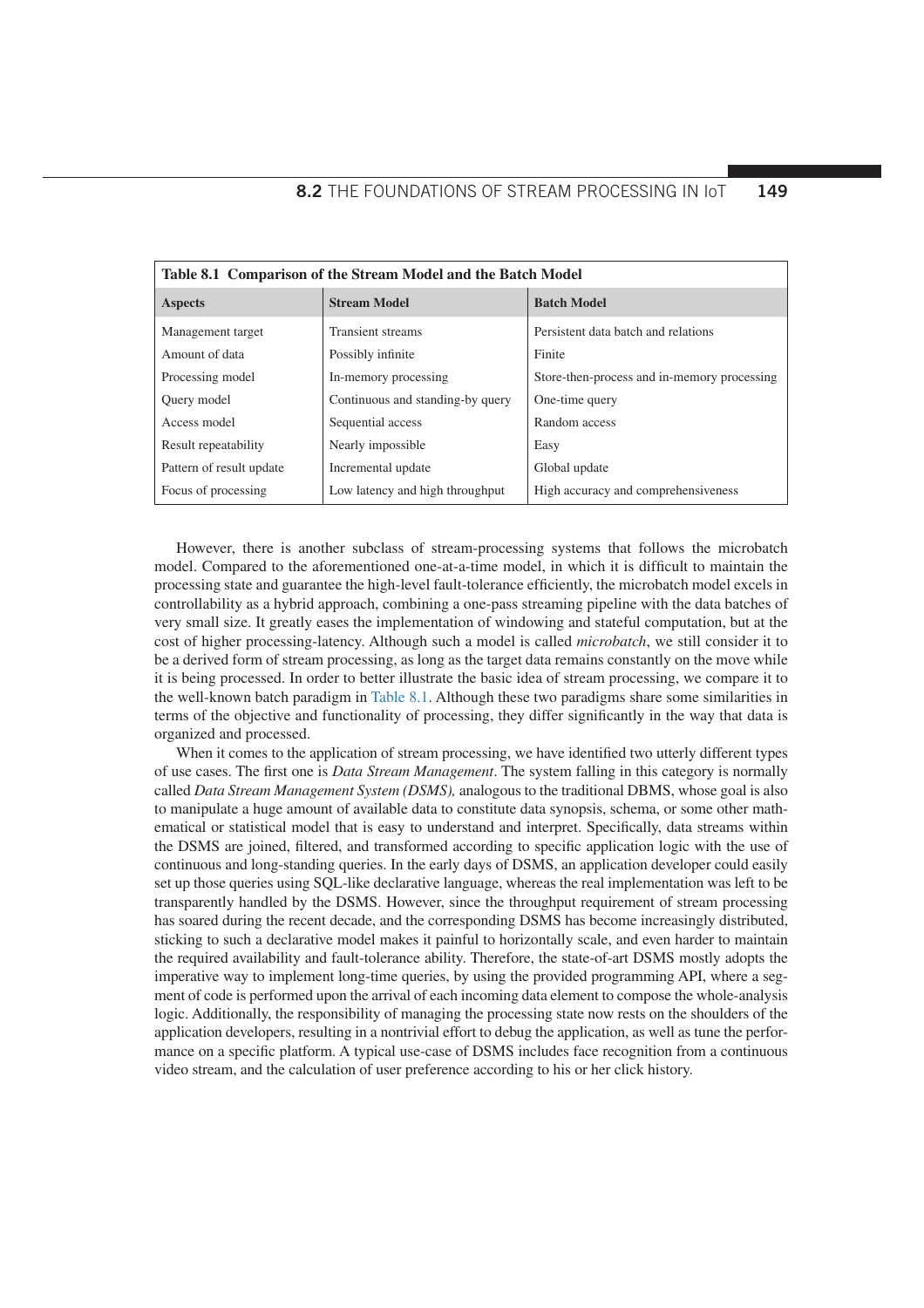The other use case is called *Complex Event Processing (CEP)*, which is essentially tracking and processing streams of raw events in order to derive significant events and identify meaningful insights from them. There are several techniques being used to achieve that goal. The most notable one is to implement and configure the processing logic as a set of inferring rules in the knowledgebase so that they could be used in the decision-making process of identifying complex patterns. To define and preserve the mutual relationship of events, various types of event-processing languages have been proposed to correlate the seemingly independent events with the relationships such as causality, membership, and timing. Besides, CEP systems normally require that the maintenance of state and the preservation of event relationship be provided at the system level rather than the application level, which makes the microbatch model a preferable option compared to the one-at-a-time model.

In contrast to the primary goal of DSMS, which performs stream analytics at a geographically concentrated place, the major concern of CEP is to infer the needed insight from the vast volume of raw events to stream as fast as possible. Therefore, the computation complexity of CEP logic is usually lower than that of DSMS, and it is preferable to make the rule-matching process take place somewhere near the data generation.

For the sake of clarity, we summarize the major differences between DSMS and CEP in Table 8.2.

However, the boundary of CEP and DSMS is not clearly demarcated in terms of the implementation. A CEP system can be built on top of DSMS by implementing event rules with query languages, whereas the functionality of DSMS can be provided by certain CEP systems that have analytic logic integrated into the rule-based knowledgebase. Actually, there is an ongoing trend that a single streamprocessing platform is able to serve both the use cases without requiring too much modification. For example. Apache Storm, a prevalent real-time computation framework that receives a lot of attention recently, has the one-at-a-time model at its core, which makes it an ideal platform for data-stream

|                               | Table 8.2 Differences Between Two Use-Cases of Stream Processing: DSMS and CEP                 |                                                                                                                                                |
|-------------------------------|------------------------------------------------------------------------------------------------|------------------------------------------------------------------------------------------------------------------------------------------------|
| <b>Aspects</b>                | <b>DSMS</b>                                                                                    | <b>CEP</b>                                                                                                                                     |
| Processing target             | Continuous streams of data                                                                     | Discrete events                                                                                                                                |
| Typical data sources          | Video or audio stream, user clicks,<br>social media context.                                   | Sensory information<br>System and service logs                                                                                                 |
| Data variety                  | Structured, semi/unstructured                                                                  | Normally structured                                                                                                                            |
| Logic implementation          | Continuously queries                                                                           | Event-matching rules or state automaton                                                                                                        |
| Amount of applied logic       | Small                                                                                          | Large                                                                                                                                          |
| Typical application scenario  | Quantitative analytics                                                                         | Qualitative inference                                                                                                                          |
| Scalability                   | Horizontal scale-out                                                                           | Vertical scale-up                                                                                                                              |
| Preferred venue of processing | Collect and aggregate information<br>to a single location to achieve<br>centralized processing | Amortize the processing task throughout<br>the data chain and bring the computation<br>near the data source to relieve the network<br>overhead |
| Notification of decision      | Usually provide analytics result for<br>another system to make a decision                      | Make decision based on detected insight<br>and inform the outside world as fast as<br>possible                                                 |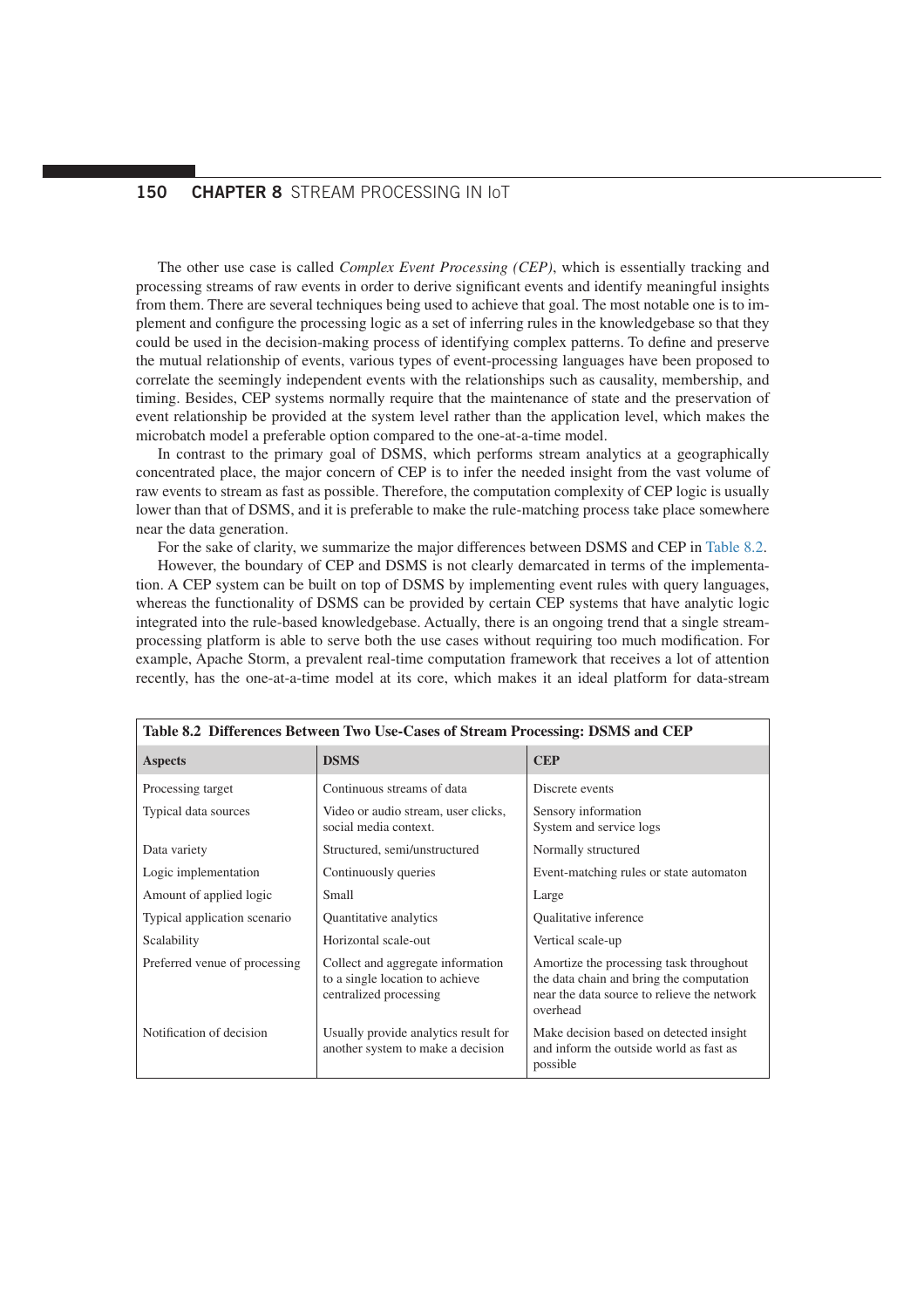management. But with the built-in Trident abstraction, Apache Storm can easily fulfill the requirement of CEP by using the microbatch paradigm to become a typical event-processing platform that is capable of identifying meaningful patterns from incoming raw events. Such increasing unity has made it possible to propose an abstract architecture of a stream-processing system which generally satisfies the processing needs coming from both the DSMS and CEP domains.

To this end, we first present a detailed analysis on the characteristics of stream data, as well as their relevant processing requirements. Then we investigate the general architecture of a stream-processing system to cater to these particular requirements and shed some light on how an integral data-processing chain is constituted by the independent streaming components.

### 8.2.3 THE CHARACTERISTICS OF STREAM DATA IN 10T

As suggested by its name, stream data in IoT constitutes inherently dynamic, continuous, and unidirectional data flows that are normally processed in a one-pass manner. Such a dynamic paradigm has endowed it with several common properties, such as timeliness, randomness, endlessness, and volatility.

#### 8.2.3.1 Timeliness and Instantaneity

Ensuring the timeliness of processing requires the ability to collect, transfer, process, and present the stream data in real-time. As the value of data may vanish over time rather rapidly, the streaming architecture needs to perform all the calculation and communication on the fly with the data that has newly arrived.

On the other hand, the data generation in IoT environments mainly depends on the status of data sources. The amount of data that is generated at low-activity periods can be dramatically less than the number observed at peak times. Usually the stream-processing platform has no control over the volume and complexity of the incoming data stream. Therefore, it is necessary to build an adaptive platform that can elastically scale with respect to fluctuating processing demands, and still remain portable and configurable in order to stay agile in response to the continuously shifting processing needs.

#### 8.2.3.2 Randomness and Imperfection

Randomness and data imperfection are two direct consequences of the dynamic nature of stream data. There could be several unforeseeable factors that affect the processing chain. For example, the data generation process may induce randomness because the data sources are normally independently installed in different environments, which makes it nearly impossible to guarantee the sequence of data arrival across different streams. Besides, the data transmission process can also result in disorder and other defections in the same data stream, as some tuples may be lost, damaged, or delayed due to the constantly changing network conditions. Stonebraker et al. have elaborated on the possible types of data imperfection found in stream data, and list the capability of handling imperfections on the fly as one of the eight requirements of real-time stream processing [7].

#### 8.2.3.3 Endlessness and Continuousness

As long as the data sources are alive and the stream-processing system is properly functioning, newly generated data will be continuously appended to the data channel until the whole application is explicitly turned off. Therefore, processing stream data needs the support of high-level availability to avoid any possible interruption of data flow, which may lead to the accumulation of backlogs, and, finally, the breach of the real-time promise.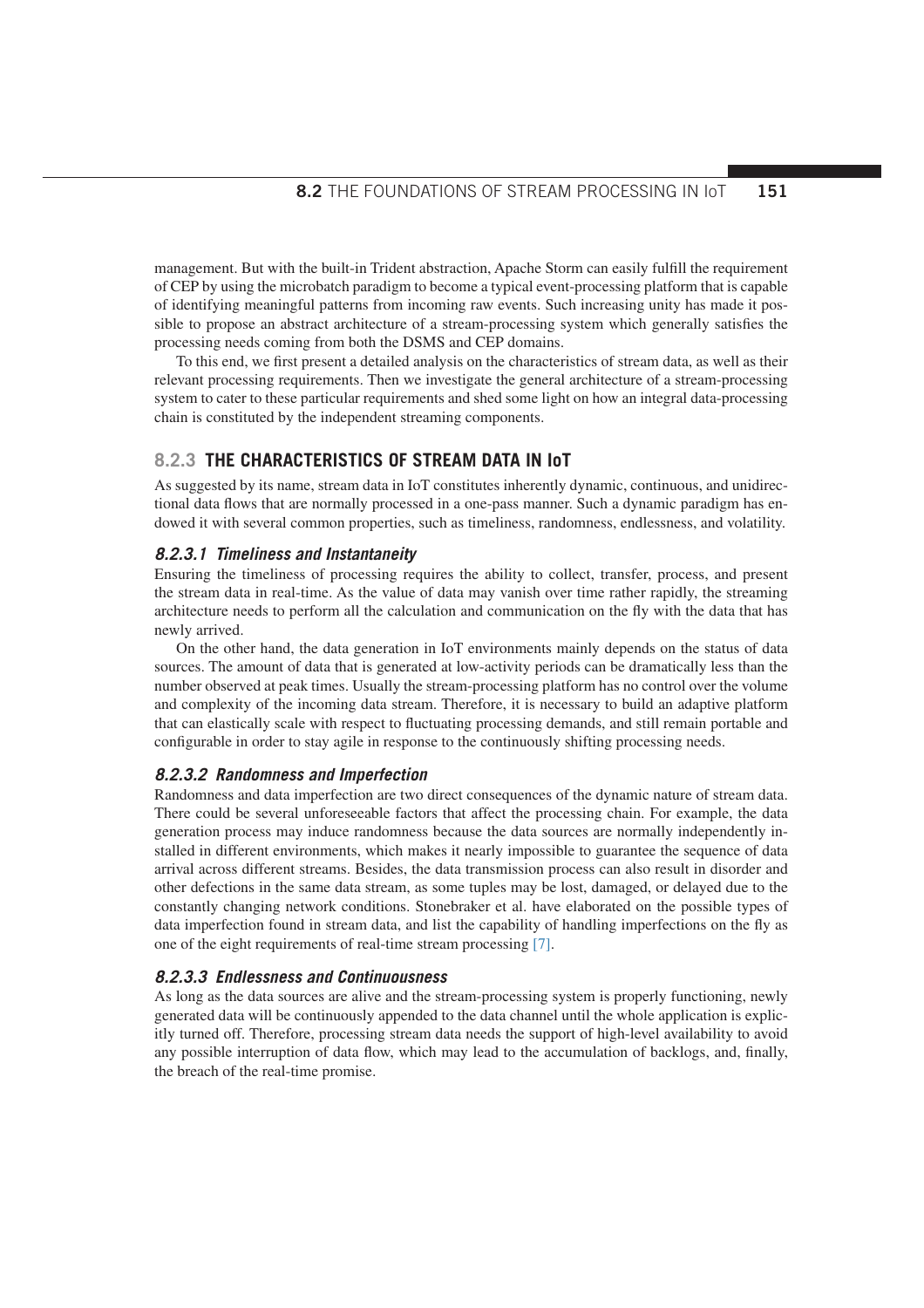|                                | Table 8.3 Characteristics of Stream Data and the Corresponding Processing Requirements                                                                                                                                                                                                                                                                                                                                                                                                                      |
|--------------------------------|-------------------------------------------------------------------------------------------------------------------------------------------------------------------------------------------------------------------------------------------------------------------------------------------------------------------------------------------------------------------------------------------------------------------------------------------------------------------------------------------------------------|
| <b>Characteristics</b>         | <b>Corresponding Requirement</b>                                                                                                                                                                                                                                                                                                                                                                                                                                                                            |
| Timeliness and instantaneity   | 1. Data cannot be detained in any phase of the processing chain, so there<br>should be a comprehensive data-collection subsystem working as a driving<br>force that powers the data in motion once they are generated.<br>2. For compute-intensive applications, a data aggregation subsystem is needed<br>to gather the collected data for centralized processing.<br>3. Each phase of the processing chain is preferable to be horizontal scalable in<br>order to keep pace with the fluctuated workload. |
| Randomness and imperfection    | 1. For cleansing and coordination purposes, data should be first buffered in a<br>message subsystem before being processed.<br>2. A declarative or imperative CLPS is responsible for implementing the<br>application logic and handling possible data-stream imperfections.                                                                                                                                                                                                                                |
| Endlessness and continuousness | 1. The storage subsystem can only be used as an assistance component that<br>preserves the data synopsis or the query results.<br>2. Ensuring the availability is one of the core design principles due to the<br>continuousness of workload.                                                                                                                                                                                                                                                               |
| Volatility and unrepeatability | 1. The data value and insights discovered from the streams should be<br>immediately submitted to other services or presented to users through a<br>presentation subsystem.<br>2. The fault-tolerance ability is another system design principle, as it is costly<br>or even impossible to replay the incoming stream during the recovery of<br>system failures.                                                                                                                                             |

### 8.2.3.4 Volatility and Unrepeatability

Most of the stream data will be discarded once they have finished traversing through the streamprocessing system, which makes the existence of data quite volatile. Even if the data sources are able to replay the data stream upon the retransmit request, the new stream is unlikely to be exactly the same as the previous one. Also, the timeliness of result presentation would be impaired because of the reprocessing.

Table 8.3 summarizes the processing requirements with regard to the corresponding characteristics, where the phrases in italic denote the streaming components that need to be implemented in the different stages of the data-processing chain.

Apart from these common properties, stream data in IoT is known to be highly dynamic and heterogeneous. The dynamism not only refers to the varying data volumes, but also it denotes the constantly changing data quality, credibility, and presentation model that are caused by the dynamicity of the environment. Since there could be a series of resource constraints that confine the ability of data sources and even alter the structure of the data transmission network, the stream-processing system is required to be workload-adaptive and context-aware so it can keep on finding meaningful insights from the ever-changing raw data.

Heterogeneity is another notable characteristic brought on by the IoT context. As an example, smart-city application, a mobile app that automatically searches for empty parking spaces for the car, the driver needs to collect various formats of data from different places to make a comprehensive decision. For instance, the app uses the GPS signal from the driver's personal device to determine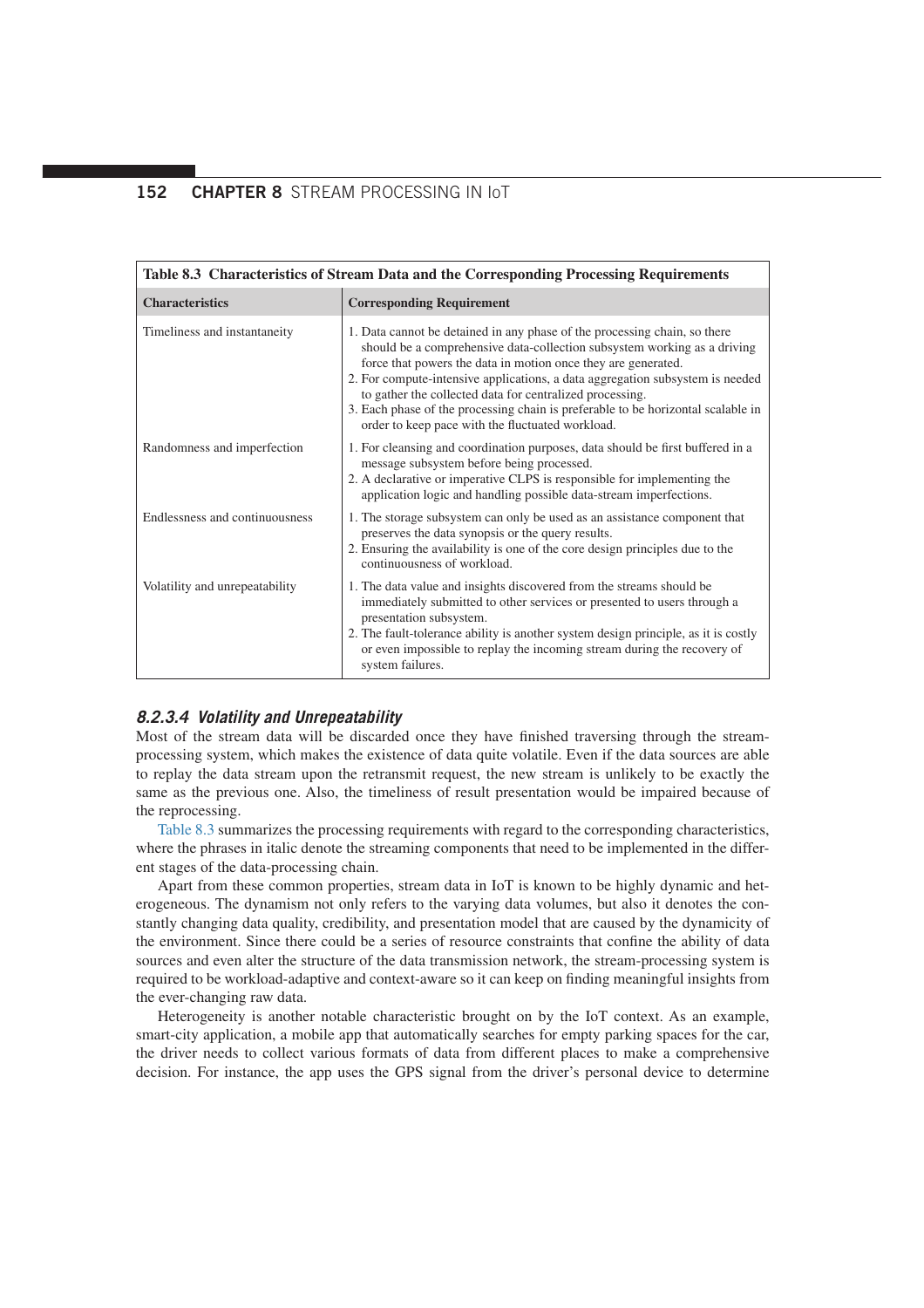the current position, inquires a vacancy pool to show the possible alternatives, including the location and permitted parking hours, and makes a recommendation among these alternatives, using the traffic conditions from a road- monitoring system. As most of the raw data are extracted from the sensory information through distributed smart-devices and embedded sensors in real time, it is a great challenge for the data collection system to achieve data federation and provide a unified view from the upcoming heterogeneous sets of data and the prior knowledge extracted from the history information.

#### **8.2.4 THE GENERAL ARCHITECTURE OF A STREAM-PROCESSING SYSTEM IN IoT**

First of all, we argue that a *stream-processing architecture* should include an integral data-processing chain that covers the whole lifespan of data (from its generation up to its consumption). However, most of the previous research had used this term in a narrower sense, only referring to the organization of a logic-processing system where the relevant analytics are performed.

For example, a widespread survey written by Gugola et al. broke down the general architecture of an information-processing system into five major components: the *receiver*, *decider*, *producer*, and *forwarder* that manipulate data streams according to the designated logic, and a *knowledgebase* that assists the *decider* during the decision-making process [8]. This usage implicitly assumes that the incoming data has already been shaped as continuous streams and can be readily obtained by the receiver, so that the counting of processing latency should start from the time at which the data streams enter the system, rather than the time when data is generated. However, this assumption regarding the triviality of data collection and aggregation is tenable only when the research purpose is to evaluate the correctness and competence of a particular logic-processing subsystem. When it comes to building stream applications for real-world scenarios, such an assumption is poorly suited because collecting and aggregating data from geo-distributed data sources are inherently costly procedures. There are a series of development and deployment hurdles to be overcome by the use of dedicated streaming components.

Fig. 8.2 presents a general architecture of a stream-processing system that is tailored to the IoT peculiarities. This architecture breaks down the whole data-processing chain into several stages according

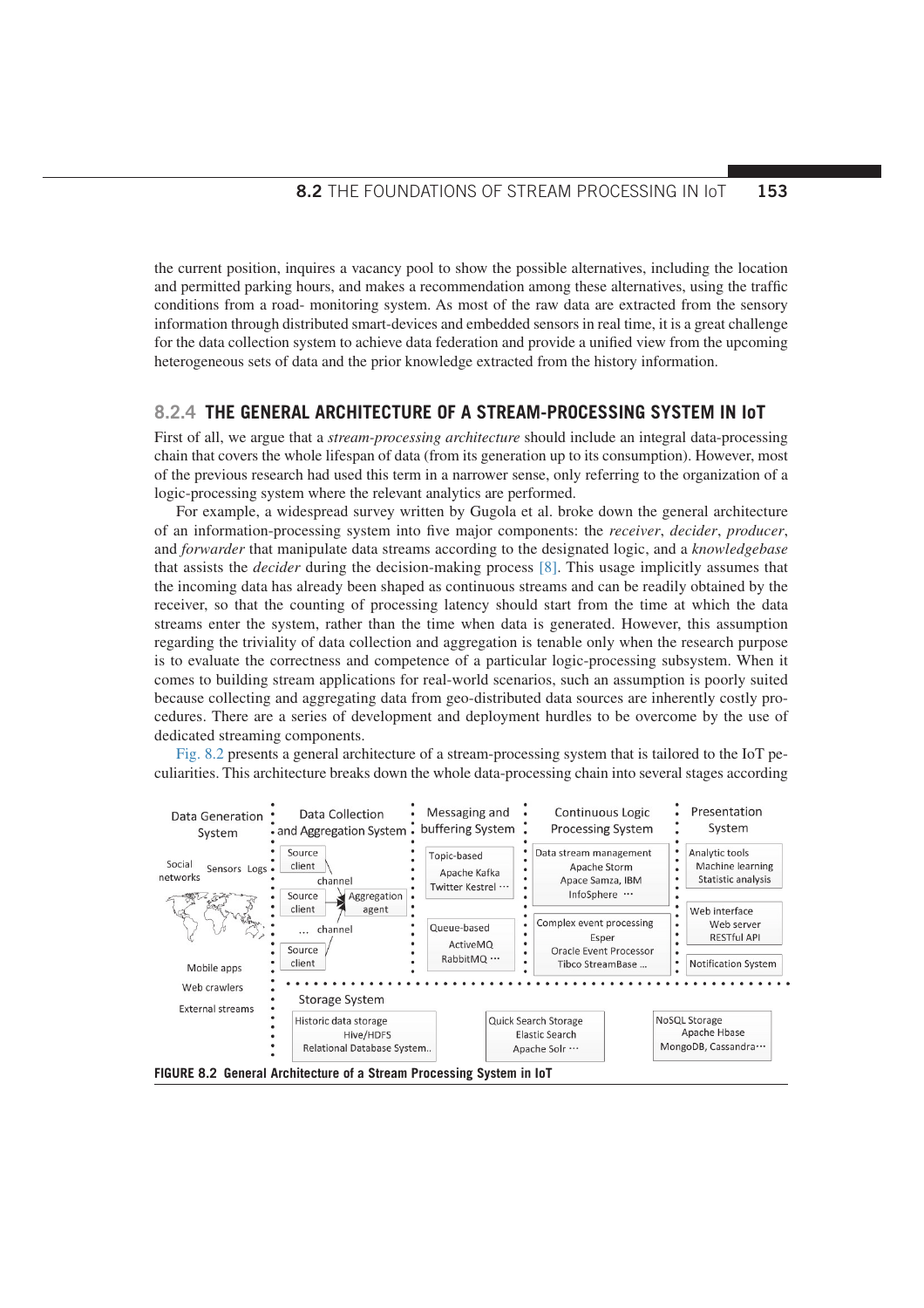to the functionality and target; we have identified six separate streaming components which are responsible for data generation, collection, buffering, logic processing, storage, and presentation, respectively.

The data-generation system denotes the spectrum of data sources that continuously produce raw information for the data-processing chain. There are a lot of entities that can fulfill this definition, which makes a full enumeration nearly impossible. However, we can still categorize the generated data into three types, in accordance with their modalities.

The first type, *static data*, refers to the long-term information that has already been stored in on-premise infrastructures or remote locations. As these data are mostly derived from the validated knowledge and are not frequently updated, they are usually fetched by the stream-processing system on a regular basis, serving as reference information during the analytic procedure. The second type, centralized stream data, is a special type of stream that only comes from a single centralized data source. Data of this type sometimes even demands to be processed right in the same place where it is generated, so there would be no need for aggregating data to achieve a unified data-view. However, this type of data is also not the mainstream input for IoT stream applications, for the reason that it is rather rare that one data source can generate all the information that is required for the analytic process. Apart from these two, *Distributed stream data* is the most common data type used in IoT applications. Data of this type dynamically come from various distributed places in heterogeneous formats, such as sensory information from sensor networks, personal preferences from mobile devices, and social-media streams from Internet services. The volume of distributed stream data and the time sensitivity of its application actually determine the performance requirement for a particular stream-processing system.

However, no matter which form of data is being produced, the data sources have to generate a unique timestamp associated with it to denote the time of generation. These timestamps are used to build the continuous processing logic and further evaluate the timeliness of execution.

The Data Collection and Aggregation System combining with the Messaging and Buffering System plays the role of a message broker in the whole data-processing chain. To collect and aggregate different types of data, various forms of source clients are independently installed to drive the newly generated data in motion, while several aggregation channels are provided to gather these stream data into a centralized buffer, using hierarchical aggregation agents. There are two types of message buffers in terms of implementation: some are topic-based, which support a higher-level programmability, whereas the others are queue-based, and thus mainly optimized for performance concerns.

The *storage system* and *presentation system* are two supportive components for a stream-processing architecture. Keeping all the historical data in the storage system is neither feasible in implementation nor necessary in terms of the processing requirement. Therefore, data that need to be stored are either established knowledge, which can guide the future processing, or meaningful data synopsis, which might arouse the future interest of users. On the other hand, the presentation system serves as an interface of the stream-processing system, wherein it immediately hands over the data value to the higherlevel analytic tools, or directly delivers the results or notifications to the end users. It is also responsible for receiving search-command or query updates from the external environment so that it can make the stream-processing system more adaptive and responsive.

As the core of the data-processing chain, the *Continuous Logic Processing System* (CLPS) deserves to be separately reviewed in the next section. As suggested by the name, it is responsible for processing aggregated data according to the designated continuous logic, which could either come from the Data Stream Management or Complex Event Processing background.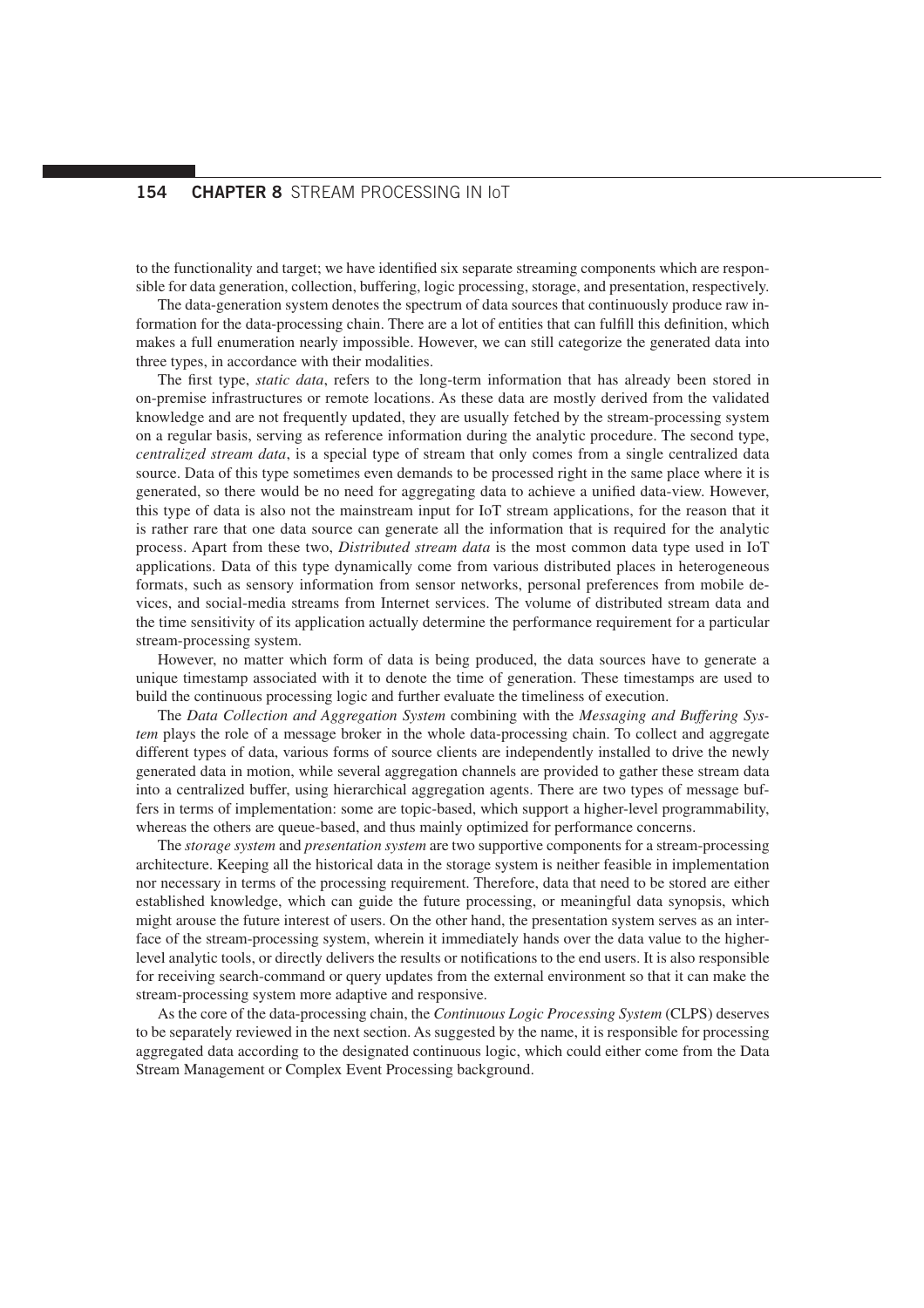### **8.3 CONTINUOUS LOGIC PROCESSING SYSTEM**

In particular, we thoroughly discuss the history of the CLPS from an evolutionary perspective, and then outline the differences among some state-of-the-art CLPS implementations.

The origin of the CLPS dates back to the beginning of this century. As shown in Fig. 8.3, the first generation of CLPS, pioneered by NiagaraCQ [9] and STREAM [10], is merely several prototypes from the research community and only suited for certain processing scenarios in which only a small amount of data are generated. In addition to that, the types of operations supported by these prototypes are also limited, which means that they are usually used as functional extensions of the existing Data Base Management Systems (DBMS).

On the other hand, these prototypes are ground-breaking explorations in the new area of stream processing. NiagaraCQ [9], for example, defines a simple command-language to create and drop continuous queries over XML files on the fly. It also supports grouping continuous queries based on their structures, and performs incremental evaluations of each group by considering only the changed portion of the targeted XML file. Besides, this command language adopts a declarative syntax to make it developer-friendly, which can help the existing queries written in transitional SQL to be transplanted into the new stream-processing platform.

In contrast to NiagaraCO, the focus of STREAM [10] developed by Stanford is to transfer from persistent relations to transient data streams with window-based data processing and approximate query answering. STREAM directly supports SOL-like query language so that it can be regarded as a functional extension of traditional DBMS. With the lessons learned from STREAM, the authors also discuss models and issues in managing data-stream systems [11].

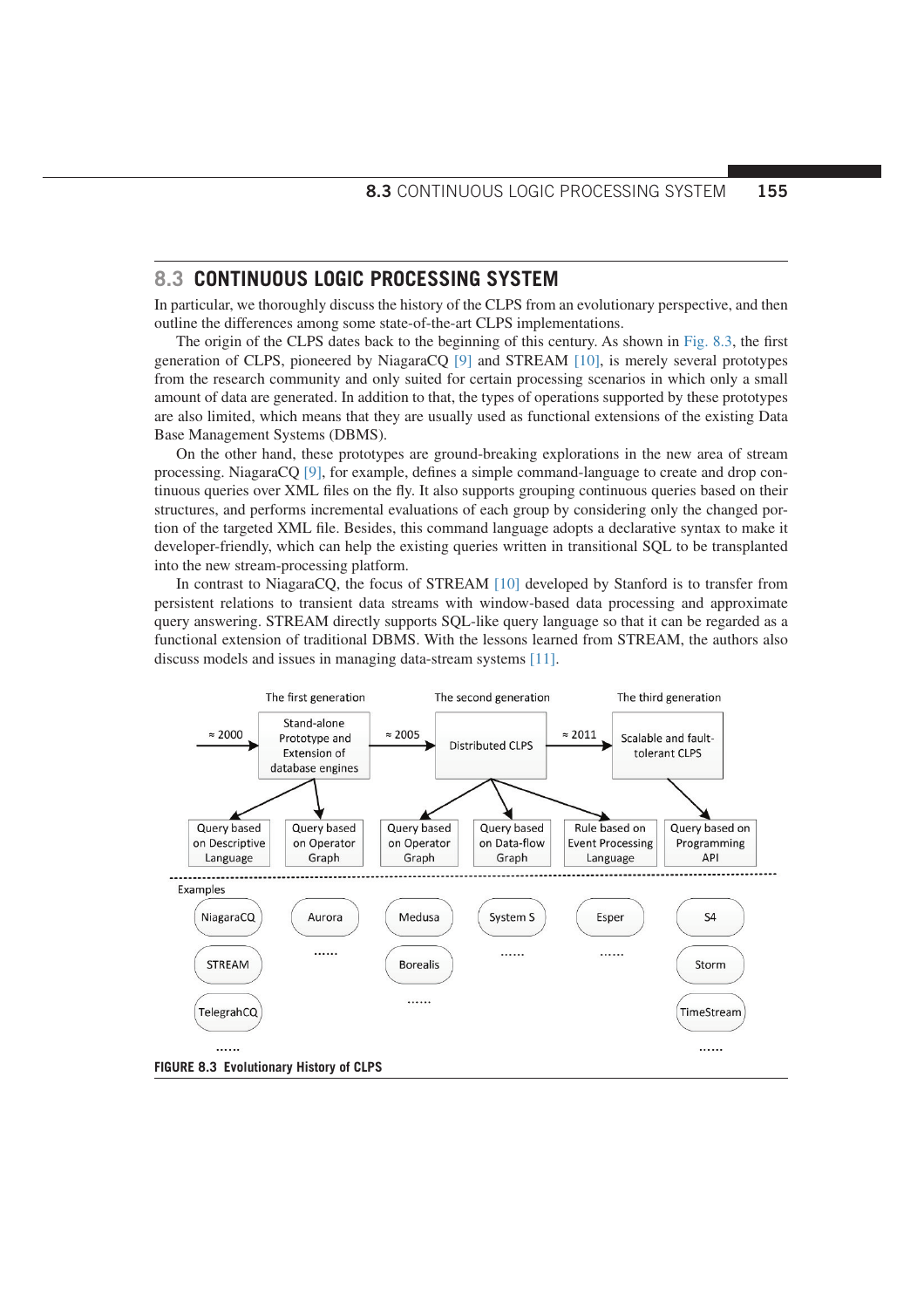There are also some CLPSs that are directly built on top of existing databases. TelegraphCQ [12] is an example of a system falling into this category. It is developed on PostgreSQL to cope with the highvalue and diverse data streams, and enables the possibility of adaptive querying.

Aurora [13] is the last breakthrough founded in the first generation of CLPS. Within the help of the "boxes and arrows" paradigm, the continuous queries are implemented by explicit operator graphs rather than declarative query languages such as SQL. As a result, the performance of stream processing is significantly improved at the cost that the query implementations and internal processing mechanisms are no longer transparent to the developer.

Around 2005, the research front advanced to distributed stream processing, where the CLPS is able to take advantage of a set of distributed hosts to achieve better scalability and fault-tolerance. The project Medusa [14] is an extension to Aurora, which leads to a scalable and OoS-oriented architecture. As a result of distribution, the logical entities of Medusa are no longer tightly coupled and they have to communicate with each other through a naming, discovering, and message-passing process. In addition to that, the problem of load balancing and resource management also emerged as a great challenge in distributed CLPSs, for example, as an operator node could be split into several atomic units and remapped to participating machines, it is important to design a dynamically partitioned operator network to improve the resource utilization.

Borealis [15] engine was developed on top of Medusa in order to integrate some advanced capabilities, including dynamic query modification, result revision, and flexible monitoring. Apart from that, Borealis also introduces the concept of a replicated processing node, and defines several new tuple types, such as punctuation tuples and priority tuples, to gain finer control over the fault-tolerance and manageability of the distributed platform.

In contrast to the academic projects such as Aurora, Medusa, and Borealis, whose queries are mostly implemented based on an operator graph, System S [16], a proprietary CLPS developed by IBM, proposed a query model based on data-flow graph to hide the implementation details as much as possible. The core objective is to achieve highly scalable, resource-efficient processing through a user-oriented declarative abstraction with a balanced resource-allocation mechanism. Afterward, the developers in IBM also introduced an intermediate language called SPADE [17] to grant the users more flexibility by allowing them to design the data-flow graph and the associate stream operators on their own.

The aforementioned systems all fall into the subcategory of DSMS. On the other hand, the project Esper chooses a different evolutionary path in terms of the implementation of continuous logic. By using the event processing language (EPL) and a pluggable runtime library, Esper is suitable for distributed event processing that has different types of events defined [18]. Some commonly used operations like joint splitting and filtering can be easily expressed by EPL with a very similar syntax to SQL, so that the programming burden of the developer is also significantly relieved.

However, the advent of Web 2.0 and IoT applications has brought the previous CLPSs to their knees. Around the year of 2011, CLPS evolved into the third generation, which is inherently scalable and fault-tolerant, and designed for a large-size cluster composed of commodity machines.

Among others, S4 [19] developed by Yahoo! is generally perceived as the first CLPS that meets the criteria of fully scalable and fault-tolerant. It offers intuitive programming API similar to MapReduce that can be used to develop streaming applications. However, S4 does not guarantee the correctness of processing, so streaming data could be either lost or repeatedly executed during the processing process.

Fortunately, the emergence of the Storm project [20] gracefully handles this requirement by introducing the anchor mechanism. With anchor, Storm is able to process a tuple with either an exactly once,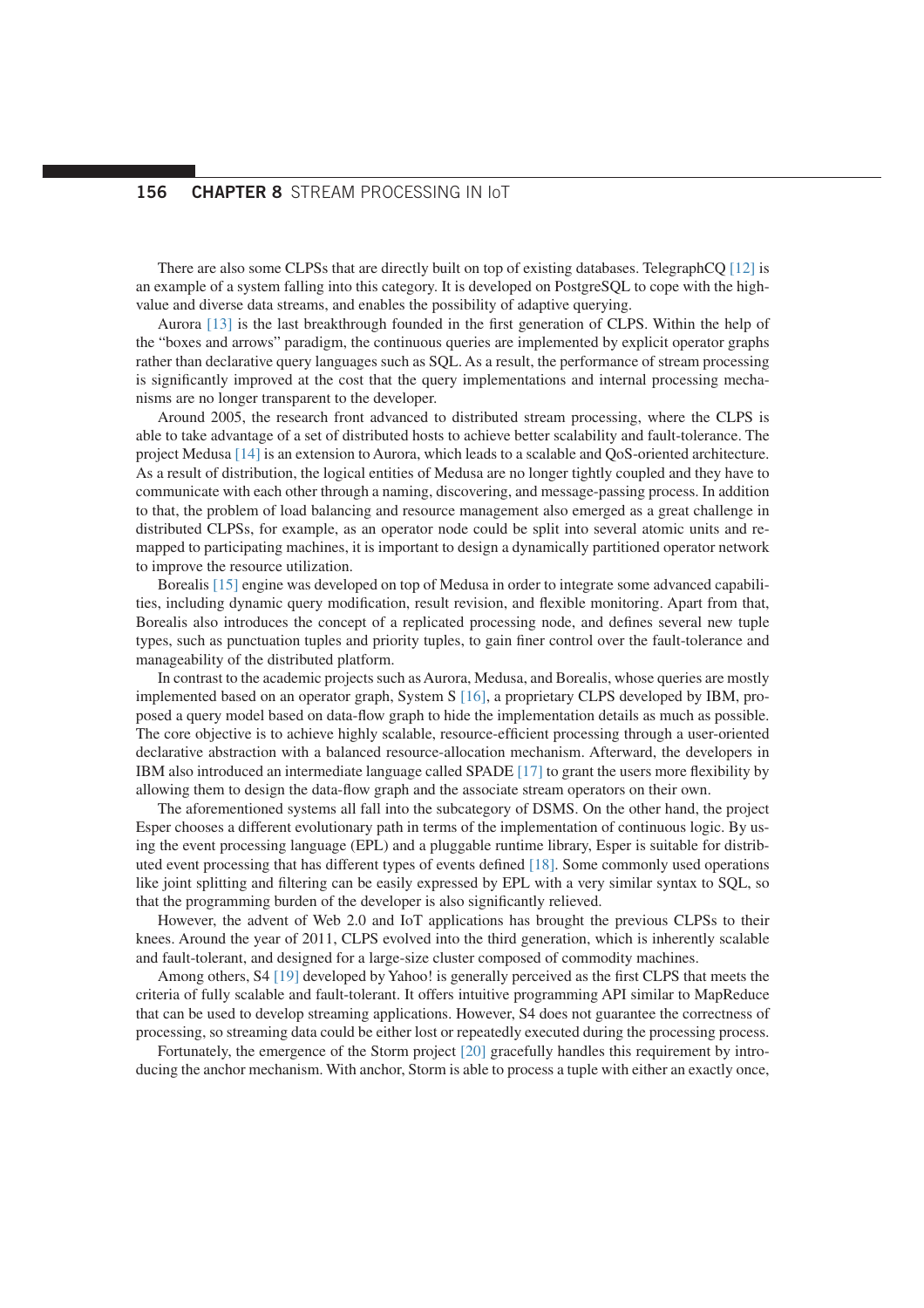at least once, or at most once, guarantee. Besides, it supports almost arbitrary programming languages such as Clojure, Java, Ruby, and Python to implement the spouts and bolts, which are the logical operations in Storm. It also greatly enhances its fault-tolerant ability with finely grained task-level parallelization, as when a host fails, all of the running tasks on it could be transferred to other healthy hosts.

TimeStream [21] is another scalable CLPS written in  $C#$  by Microsoft. According to the authors' evaluation, it is able to handle an advertising aggregation data-source with a data generation speed of 700,000 URLs per s, 1 per a 6-node commodity cluster, all within 2 s. Similar to Storm and S4. TimeStream adopts a task DAG to denote the sequence of logical operators. To make the system adaptive and autonomous, there is a resilient substitution mechanism to dynamically adjust and reconfigure task DAG in accordance with the changes to incoming streams or in the presence of any failed nodes.

There are also some other state-of-the-art CLPSs that are available to be inserted into the dataprocessing chain. As shown in Table 8.4, we compare these alternatives in terms of:

- System architecture: it outlines internally how a CLPS is organized and coordinated
- Data transmission: the way that streaming data feeds the processing system. Pull-based means that CLPS is responsible for actively fetching data, whereas *push-based* means passive message- reception
- Development language: which languages are being used to develop the CLPS
- *Programming:* which components need to be programmed to apply the continuous logic
- Partitioning and parallelism: how data is partitioned to achieve processing parallelization
- Accurate recovery: whether the CLPS is able to accurately reproduce the same processing result when failures occur to the system
- State consistency: whether the system is able to ensure the consistency state for all of the participating components during the processing procedure

### **8.4 CHALLENGES AND FUTURE DIRECTIONS**

The current stream-processing systems have been greatly improved to cater to the emerging needs of IoT applications. A state-of-the-art stream-processing system now should satisfy the following criteria: (1) horizontal scalability to accommodate different sizes of processing needs, (2) easy to program and manage while concealing the tedious low-level implantation from its users, and (3) capable of dealing with possible hardware faults with graceful performance degradation rather than sudden termination.

However, there is still a long way to go before the stream-processing systems achieve their full maturity. The following aspects summarize the challenges that still need to be further addressed, and also point toward the possible research directions that should attract more attention from the research community.

#### 8.4.1 SCALABILITY

Scalability does not just refer to the ability to expand the system to catch up to the ever-increasing data streams, so that the promise of the Quality of Service (OoS) or Service Level Agreement (SLA) could be honored. Elasticity, the ability to dynamically scale to the right size on demand, is the future and advanced form of scalability. An efficient resource-allocation strategy should be adopted, by which the stream-processing system can start running with only limited resource usages, especially when the data sources are temporarily idle during the application-deployment phase. Afterward, as the workload of IoT may fluctuate and the user requirement may change over time, the system should dynamically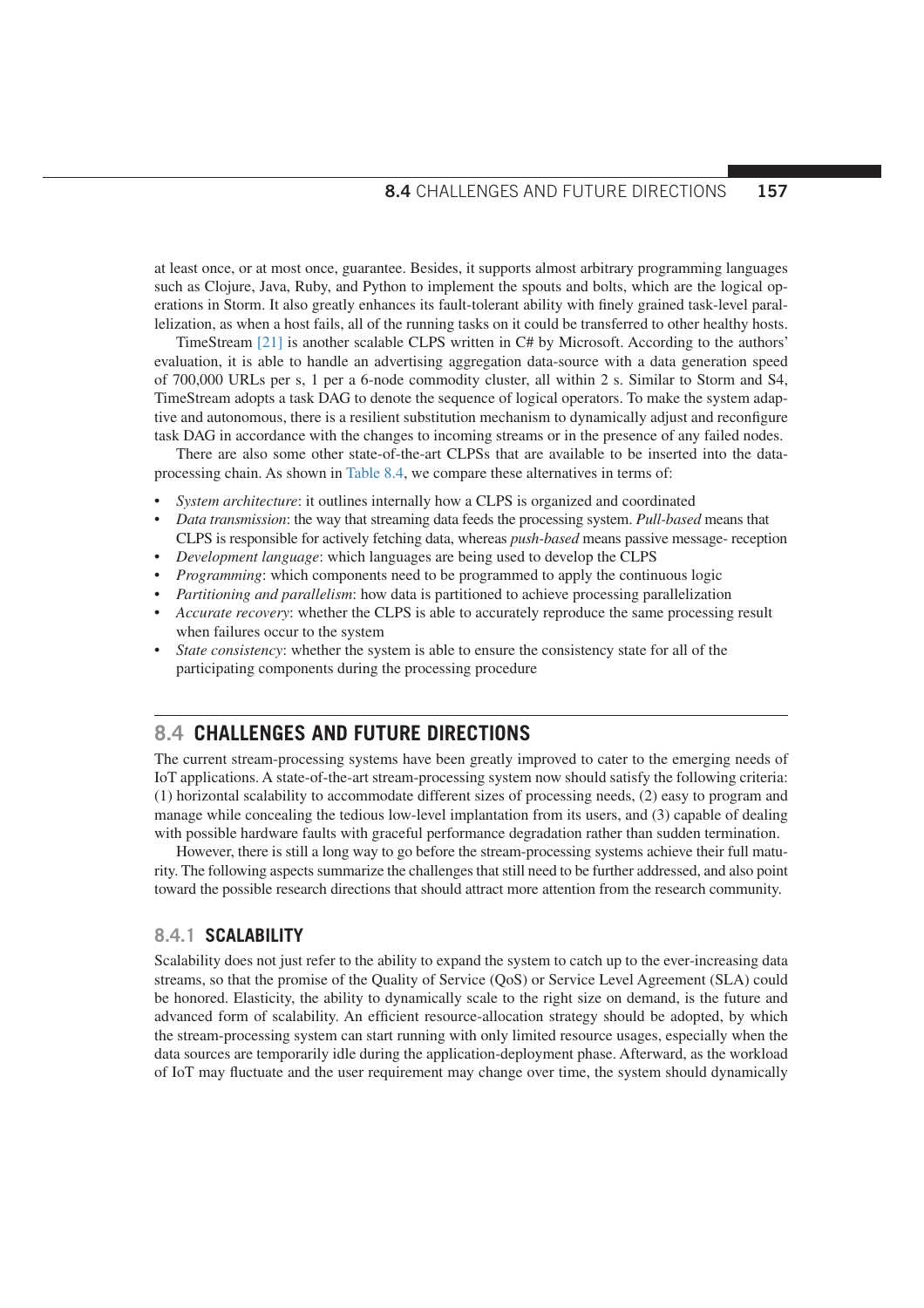|                                    |                               |                        | Table 8.4 Comparison Between State-of-the-Art CLPS Implementations |                                                    |                                                                           |                               |
|------------------------------------|-------------------------------|------------------------|--------------------------------------------------------------------|----------------------------------------------------|---------------------------------------------------------------------------|-------------------------------|
| Aspects                            | <b>Apache Storm</b>           | $\mathbf{r}$           | <b>Spark Streaming</b>                                             | Apache Samza                                       | <b>Apache Flink</b>                                                       | <b>Esper</b>                  |
| System architecture   Master-slave |                               | Symmetric              | Master-slave                                                       | Master-slave                                       | Master-slave                                                              | Master-slave                  |
| Data transmission                  | Pull-based                    | Push-based             | 2. Pull-based with a custom sink<br>1. Push-based with flume       | Pull-based                                         | Push-based                                                                | Pull-based                    |
| Develop language                   | Clojure                       | Java                   | Scala, Java                                                        | Java                                               | Java, Scala                                                               | Java, C#                      |
| programming                        | Spouts and<br><b>Bolts</b>    | Processing<br>elements | Distributed datasets                                               | Samza job                                          | Data stream and<br>transformations                                        | EPL                           |
| Partitioning and<br>parallelism    | different tasks<br>Sending to | value pairs            | Based on key- Sending to different tasks                           | Sending to different Sending to different<br>tasks | tasks                                                                     | Partition based<br>on context |
| Accurate recovery                  | Yes, with<br>trident          | ż                      | Yes                                                                | Yes                                                | Yes                                                                       | ž                             |
| State consistency                  | $\tilde{z}$                   | ż                      | Yes, with state DStream                                            | key-value store                                    | Yes, with embedded   Yes, with asynchronous   No<br>distributed snapshots |                               |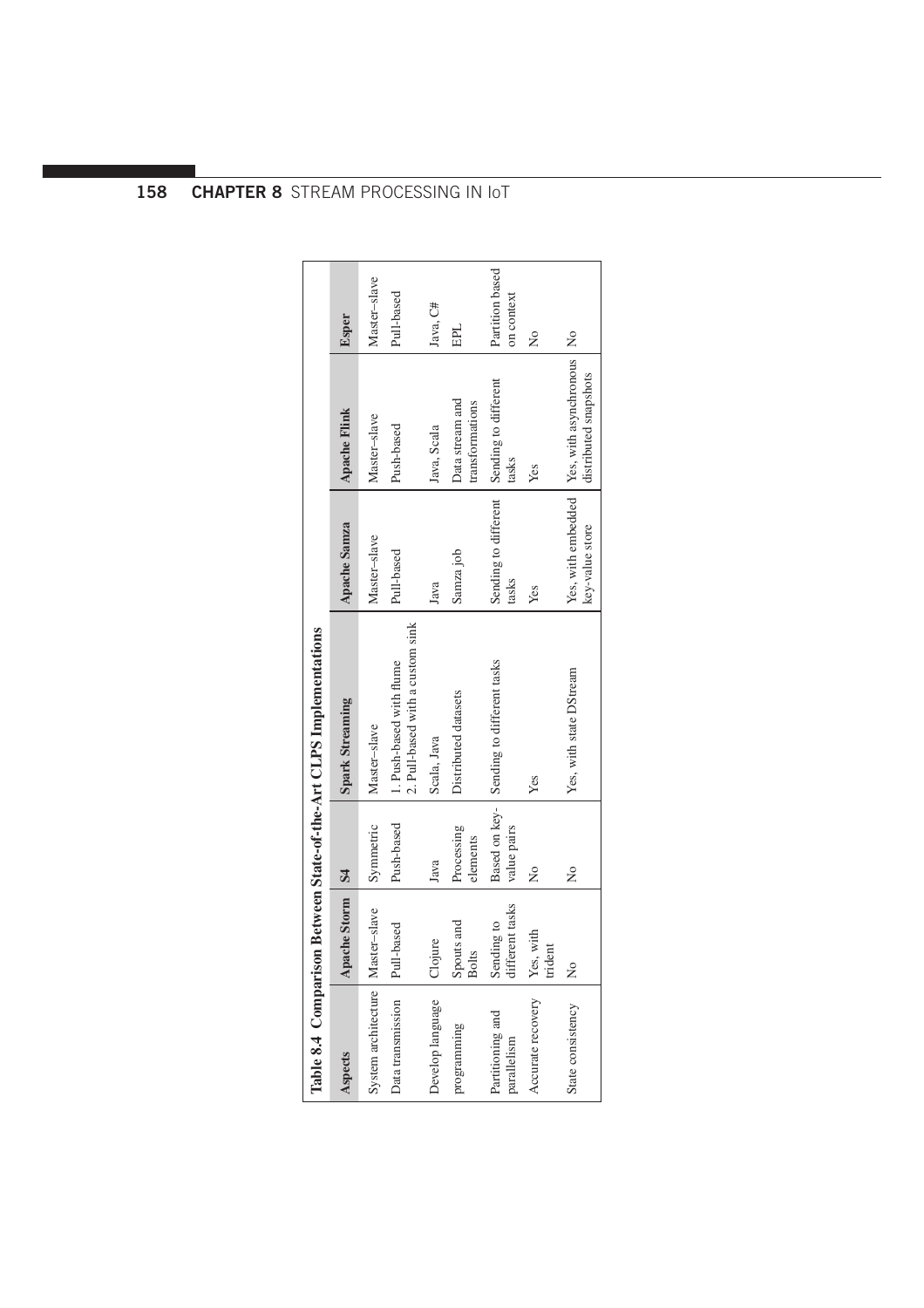provision new resources by taking into account the characteristics of the available hardware infrastructure, and free up some of them when they are no longer needed. Such an awareness of underlying infrastructure can help the system to perform more reasonable elastic operations, and is also useful for scheduling task loads in case of hardware failures.

### **8.4.2 ROBUSTNESS**

Fault-tolerance is a commonplace topic when it comes to the design and implantation of streamprocessing systems, especially when considering that its availability is one of the most crucial prerequisites to guarantee the correctness and significance of real-time processing. The previous research and practice on fault-tolerance mostly rely on either system replication or state checkpointing, which are both not flexible enough to tailor to the robustness for operations in accordance with the trending faulttypes. Designing a hybrid and configurable fault-tolerance mechanism that is capable of recovering the system from unforeseeable failures is an open research-question left to be answered.

#### **8.4.3 SLA-COMPLIANCE**

How to negotiate the SLA for stream-processing systems has been rarely discussed in the previous research. It also depends on which platform the system is running on, and how stakeholders are involved. But an inherent requirement is to achieve cost-efficiency, which translates to minimizing the monetary cost for the users, as well as reducing the operational cost for the provider (possibly data centers). Achieving SLA-compliance requires the stream-processing system to be equipped with the ability to trade-off between the justifiable metrics, such as performance and robustness, with the running cost, the balance of which should be left for the user to decide when signing up for SLA.

As the stream data from the IoT background tends to be more dynamic and bursty, it would also be interesting to investigate the possibility of providing probabilistic SLA guarantees rather than traditional rule-based promises.

#### **8.4.4 LOAD BALANCING**

Currently, the applied load-balance schemes are very simplistic, the major target of which is to normally improve the performance of the system, especially by maximizing the throughput. However, the importance of load balance goes far beyond performance optimization. A wrong balancing decision may lead to unnecessary load-shedding, dropping arrived messages when the system is deemed to be overloaded, which ultimately impairs the veracity of the processing result. It is challenging to take the low-level metrics such as task capacity or lengths of thread-message-queues into consideration during the load-balancing process, but the perspective is very promising, as currently the system utilization rate is still moderate; even the stream-processing system is already saturated, where the inefficient load-balance mechanism is the culprit to blame.

### **8.5 CONCLUSIONS**

To summarize, we have presented the emergence of stream processing as a complement to the batch paradigm, which is especially suited to the IoT context. We discussed the relationship between IoT and stream processing in the introduction, and then outlined the formal definition of stream data as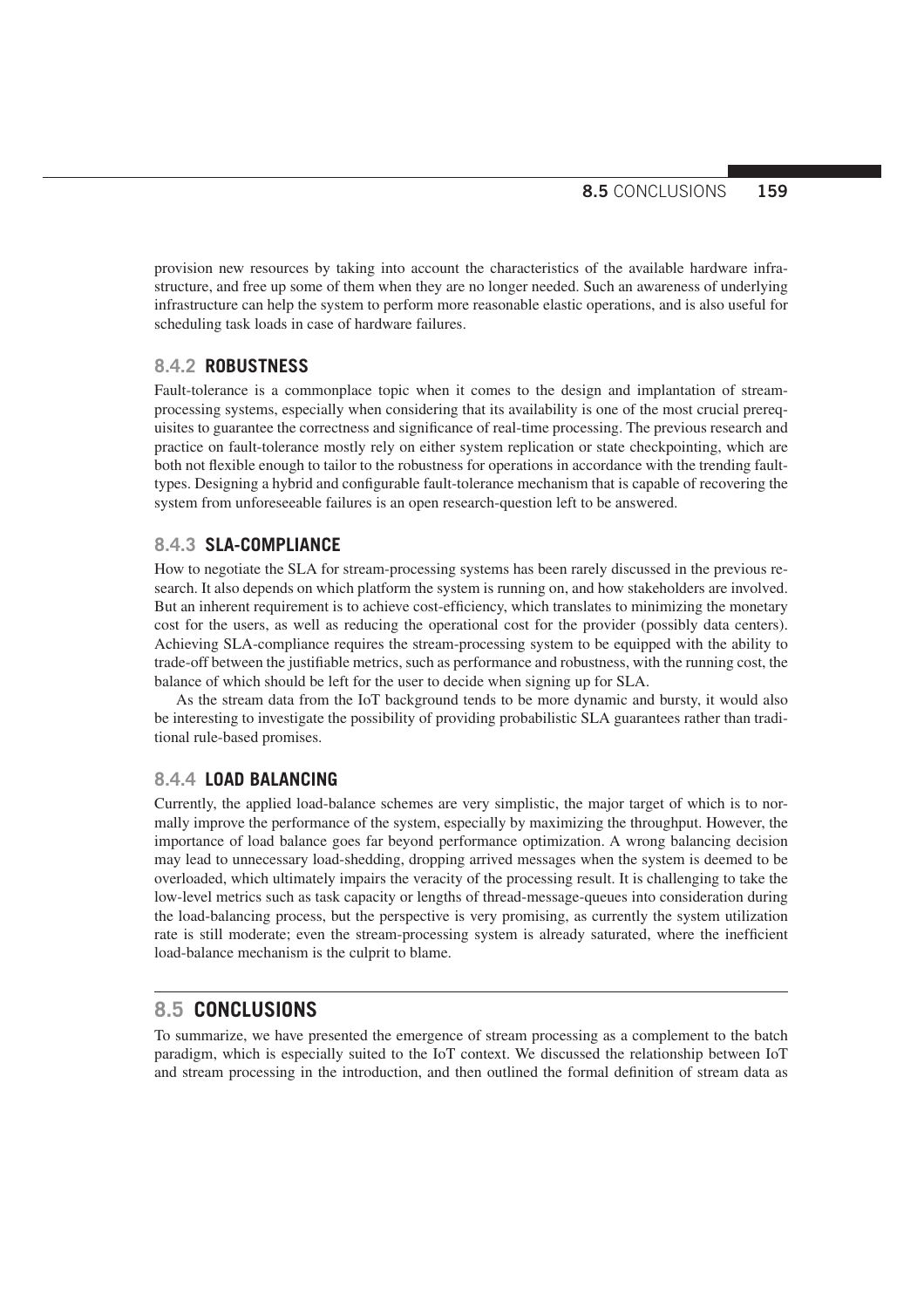well as the associate stream-processing concept in the following section. We have also identified the unique characteristics of stream data in IoT and investigated how the processing requirements of them would affect the organization of a stream-processing system. Based on the aforementioned analysis, we presented a general architecture for such a system, and explained in detail about the history and comparison of different continuous logic-processing subsystems. The challenges and open questions for stream processing in IoT are also discussed in this chapter.

It can be concluded that the research on utilizing the stream-processing paradigm to build real-time IoT applications is gradually arousing a storm of hype. Ultimately, the prevalence of such applications requires the development of adaptive and autonomous stream-processing systems to better uncover the connotative value that is hidden within the huge volume of volatile streams.

#### **REFERENCES**

- [1] Dean J, Ghemawat S. MapReduce: simplified data processing on large clusters. Commun ACM  $2008:51(1):107-13.$
- [2] Cattell R. Scalable SOL and NoSOL data stores. SIGMOD Rec 2011;39(4):12-27.
- [3] Kitchin R. The real-time city? Big data and smart urbanism. GeoJournal 2013;79(1):1–14.
- [4] Humphreys G, Houston M, Ng R, Frank R, Ahern S, Kirchner PD, Klosowski JT. Chromium: a streamprocessing framework for interactive rendering on clusters. In: Proceedings of the twenty-ninth annual conference on computer graphics and interactive techniques. New York, NY, USA; 2002. p. 693–702.
- [5] Taylor MG. Phase estimation methods for optical coherent detection using digital signal processing. J Light Technol 2009;27(7):901-14.
- [6] McCarthy D, Dayal U. The architecture of an active database management system. In: Proceedings of the 1989 ACM SIGMOD international conference on management of data. New York, NY, USA; 1989. p. 215-224.
- [7] Stonebraker M, Çetintemel U, Zdonik S. The 8 requirements of real-time stream processing. SIGMOD Rec 2005;34(4):42-7.
- [8] Cugola G, Margara A. Processing flows of information: from data stream to complex event processing. ACM Comput Surv 2012;44(3):15:1-15.
- [9] Chen J, DeWitt DJ, Tian F, Wang Y. NiagaraCO: a scalable continuous query system for Internet databases. In: Proceedings of the 2000 ACM SIGMOD international conference on management of data. New York, NY, USA; 2000. p. 379-390.
- [10] Arasu A, Babcock B, Babu S, Cieslewicz J, Ito K, Motwani R, Srivastava U, Widom J. Stream: the Stanford data stream management system; 2004.
- [11] Babcock B, Babu S, Datar M, Motwani R, Widom J. Models and issues in data stream systems. In: Proceedings of the twenty-first ACM SIGMOD-SIGACT-SIGART symposium on principles of database systems, New York, NY, USA; 2002. p. 1-16.
- [12] Chandrasekaran S, Cooper O, Deshpande A, Franklin MJ, Hellerstein JM, Hong W, Krishnamurthy S, Madden SR, Reiss F, Shah MA. TelegraphCQ: continuous dataflow processing. In: Proceedings of the 2003 ACM SIGMOD international conference on management of data. New York, NY, USA; 2003. p. 668–668.
- [13] Abadi DJ, Carney D, Çetintemel U, Cherniack M, Convey C, Lee S, Stonebraker M, Tatbul N, Zdonik S. Aurora: a new model and architecture for data stream management. VLDB J 2003;12(2):120–39.
- [14] Cherniack M, Balakrishnan H, Balazinska M, Carney D, Cetintemel U, Xing SY, Xing Y, Zdonik SB. Scalable distributed stream processing. CIDR 2003;3:257-68.
- [15] Abadi DJ, Ahmad Y, Balazinska M, Cetintemel U, Cherniack M, Hwang JH, et al. The design of the borealis stream processing engine. CIDR 2005;5:277-89.